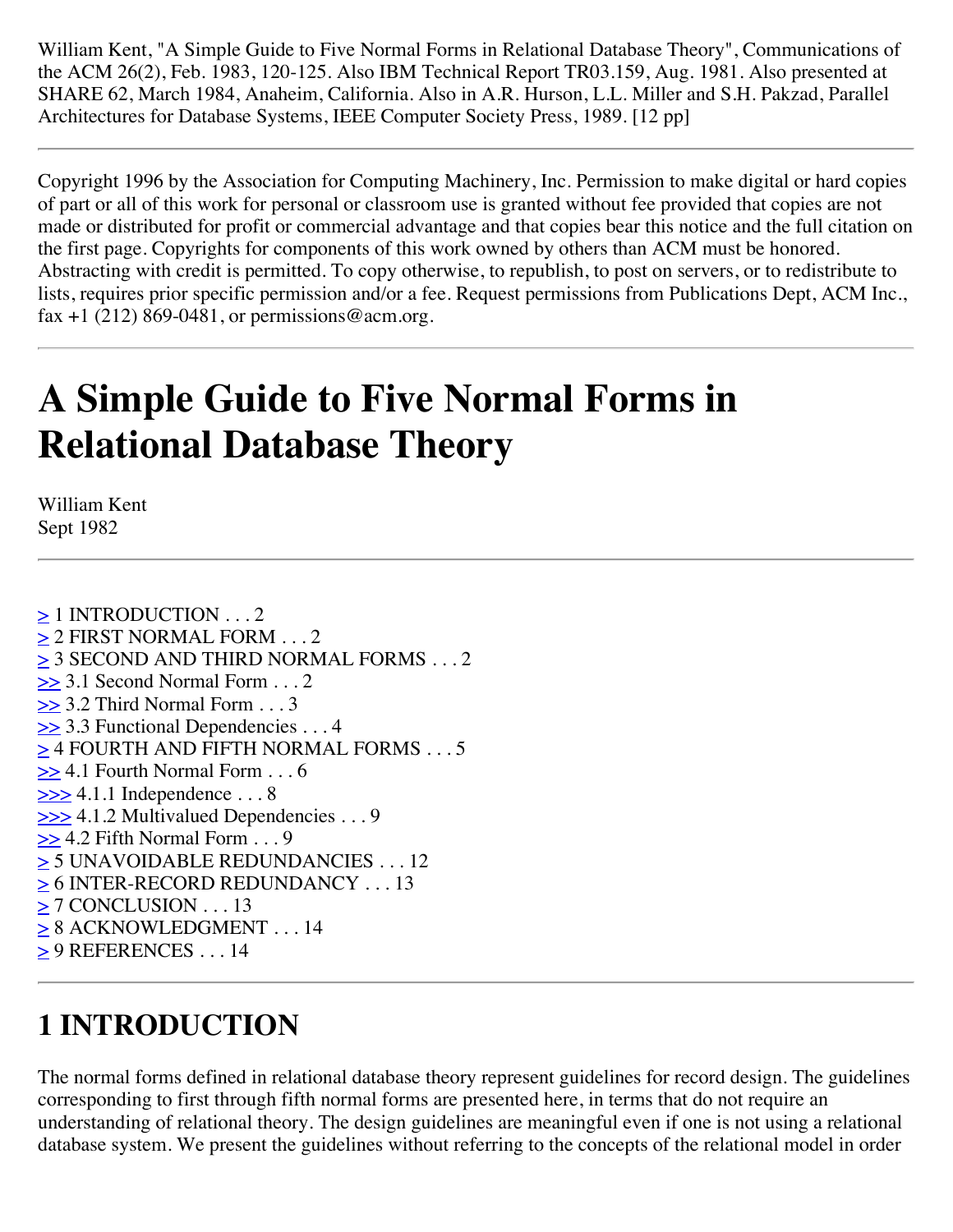to emphasize their generality, and also to make them easier to understand. Our presentation conveys an intuitive sense of the intended constraints on record design, although in its informality it may be imprecise in some technical details. A comprehensive treatment of the subject is provided by Date [4].

The normalization rules are designed to prevent update anomalies and data inconsistencies. With respect to performance tradeoffs, these guidelines are biased toward the assumption that all non-key fields will be updated frequently. They tend to penalize retrieval, since data which may have been retrievable from one record in an unnormalized design may have to be retrieved from several records in the normalized form. There is no obligation to fully normalize all records when actual performance requirements are taken into account.

# **2 FIRST NORMAL FORM**

First normal form [1] deals with the "shape" of a record type.

Under first normal form, all occurrences of a record type must contain the same number of fields.

First normal form excludes variable repeating fields and groups. This is not so much a design guideline as a matter of definition. Relational database theory doesn't deal with records having a variable number of fields.

### **3 SECOND AND THIRD NORMAL FORMS**

Second and third normal forms [2, 3, 7] deal with the relationship between non-key and key fields.

Under second and third normal forms, a non-key field must provide a fact about the key, us the whole key, and nothing but the key. In addition, the record must satisfy first normal form.

We deal now only with "single-valued" facts. The fact could be a one-to-many relationship, such as the department of an employee, or a one-to-one relationship, such as the spouse of an employee. Thus the phrase "Y is a fact about X" signifies a one-to-one or one-to-many relationship between Y and X. In the general case, Y might consist of one or more fields, and so might X. In the following example, QUANTITY is a fact about the combination of PART and WAREHOUSE.

### **3.1 Second Normal Form**

Second normal form is violated when a non-key field is a fact about a subset of a key. It is only relevant when the key is composite, *i.e.*, consists of several fields. Consider the following inventory record:

--------------------------------------------------- | PART | WAREHOUSE | QUANTITY | WAREHOUSE-ADDRESS | ====================-------------------------------

The key here consists of the PART and WAREHOUSE fields together, but WAREHOUSE-ADDRESS is a fact about the WAREHOUSE alone. The basic problems with this design are:

- The warehouse address is repeated in every record that refers to a part stored in that warehouse.
- If the address of the warehouse changes, every record referring to a part stored in that warehouse must be updated.
- Because of the redundancy, the data might become inconsistent, with different records showing different addresses for the same warehouse.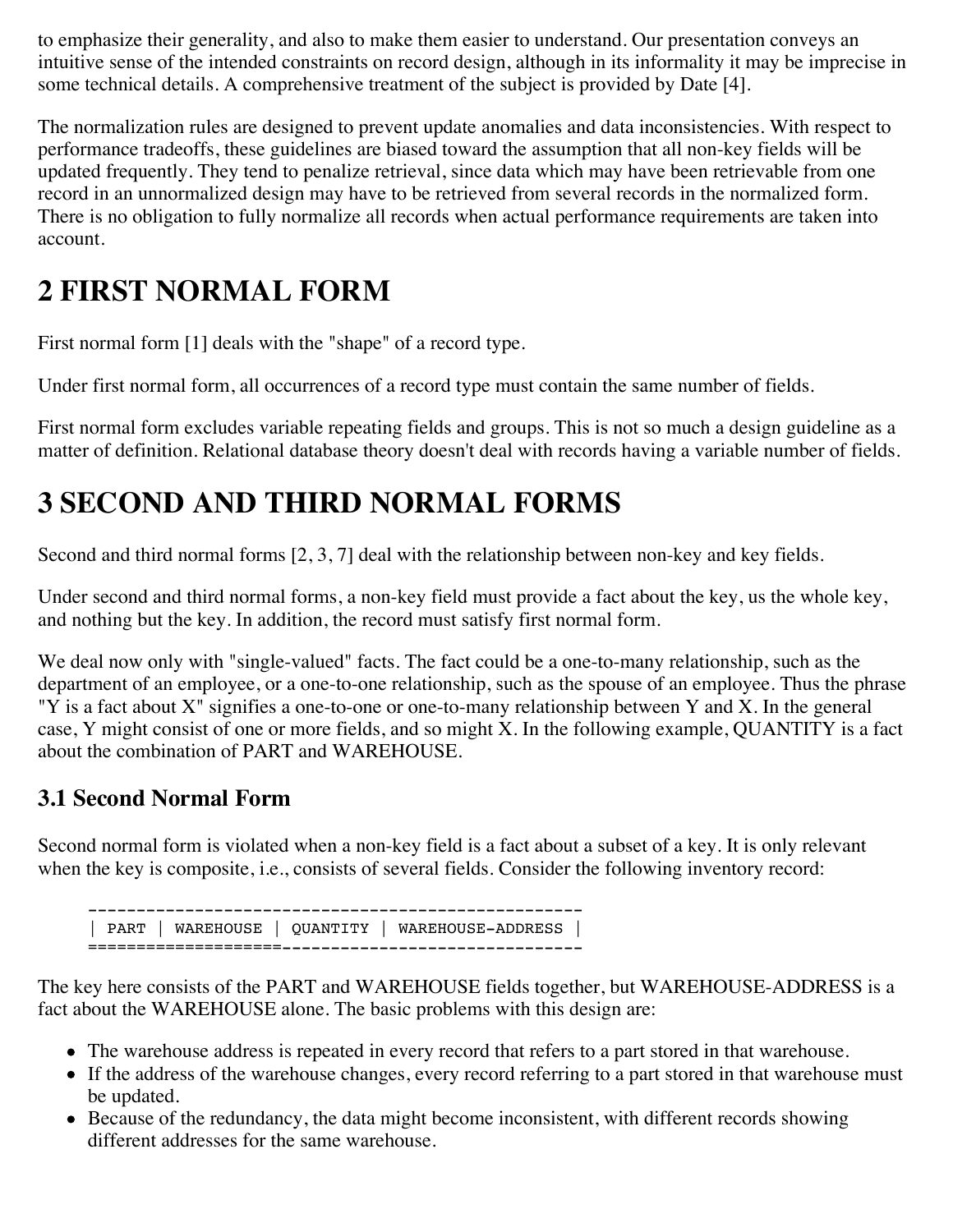If at some point in time there are no parts stored in the warehouse, there may be no record in which to keep the warehouse's address.

To satisfy second normal form, the record shown above should be decomposed into (replaced by) the two records:

| ------------------------<br>----- |                      |  |                           | --------------------------- |
|-----------------------------------|----------------------|--|---------------------------|-----------------------------|
| <b>PART</b>                       | WAREHOUSE   OUANTITY |  | WAREHOUSE                 | WAREHOUSE-ADDRESS           |
| ____<br>-----                     |                      |  | ________<br>_____________ |                             |

When a data design is changed in this way, replacing unnormalized records with normalized records, the process is referred to as normalization. The term "normalization" is sometimes used relative to a particular normal form. Thus a set of records may be normalized with respect to second normal form but not with respect to third.

The normalized design enhances the integrity of the data, by minimizing redundancy and inconsistency, but at some possible performance cost for certain retrieval applications. Consider an application that wants the addresses of all warehouses stocking a certain part. In the unnormalized form, the application searches one record type. With the normalized design, the application has to search two record types, and connect the appropriate pairs.

### **3.2 Third Normal Form**

Third normal form is violated when a non-key field is a fact about another non-key field, as in

|                                        |  |  | EMPLOYEE   DEPARTMENT   LOCATION |  |  |
|----------------------------------------|--|--|----------------------------------|--|--|
| =============_________________________ |  |  |                                  |  |  |

The EMPLOYEE field is the key. If each department is located in one place, then the LOCATION field is a fact about the DEPARTMENT -- in addition to being a fact about the EMPLOYEE. The problems with this design are the same as those caused by violations of second normal form:

- The department's location is repeated in the record of every employee assigned to that department.
- If the location of the department changes, every such record must be updated.
- Because of the redundancy, the data might become inconsistent, with different records showing different locations for the same department.
- If a department has no employees, there may be no record in which to keep the department's location.

To satisfy third normal form, the record shown above should be decomposed into the two records:

```
------------------------- -------------------------
| EMPLOYEE | DEPARTMENT | | DEPARTMENT | LOCATION |
============------------- ==============-----------
```
To summarize, a record is in second and third normal forms if every field is either part of the key or provides a (single-valued) fact about exactly the whole key and nothing else.

### **3.3 Functional Dependencies**

In relational database theory, second and third normal forms are defined in terms of functional dependencies, which correspond approximately to our single-valued facts. A field Y is "functionally dependent" on a field (or fields) X if it is invalid to have two records with the same X-value but different Y-values. That is, a given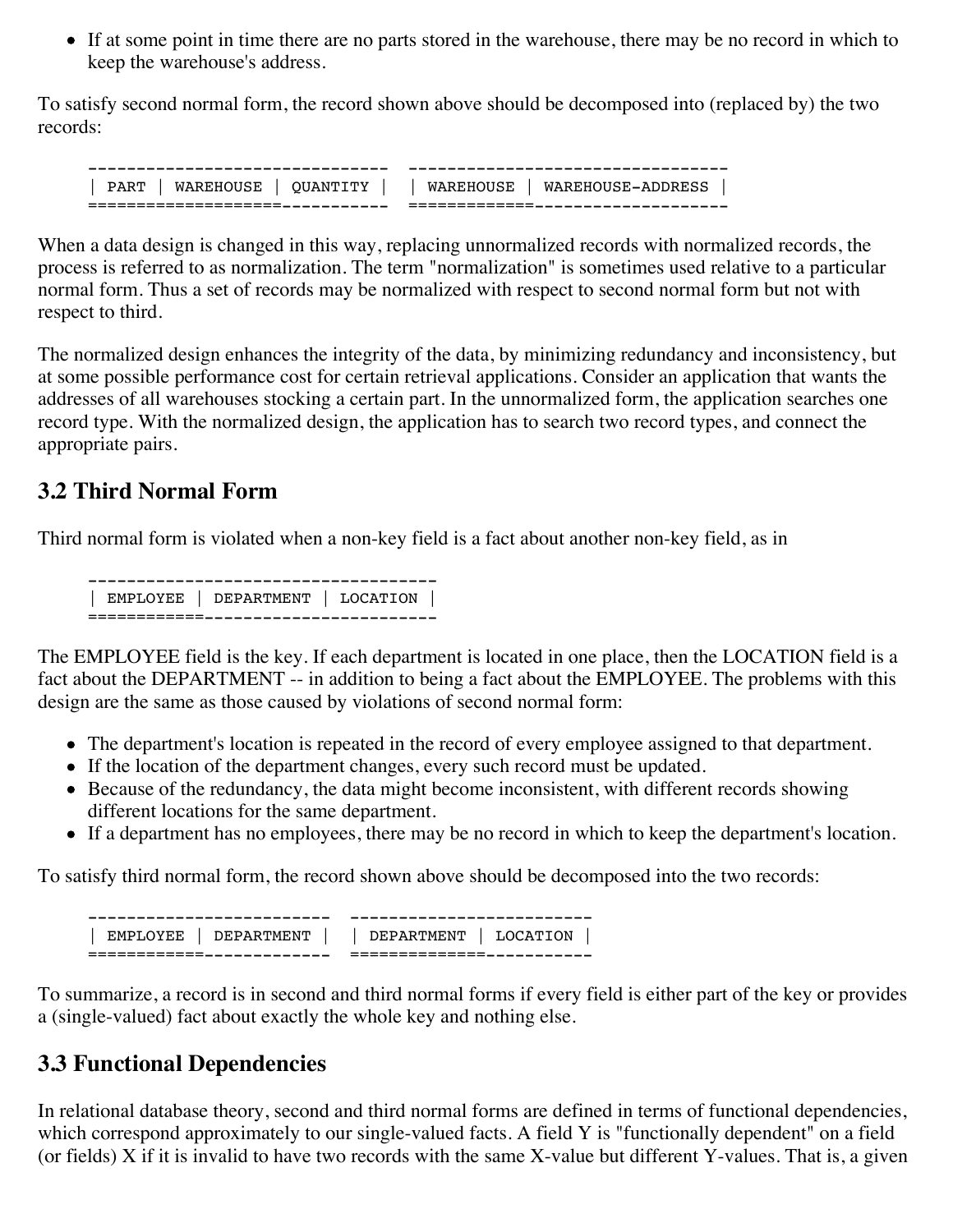X-value must always occur with the same Y-value. When X is a key, then all fields are by definition functionally dependent on X in a trivial way, since there can't be two records having the same X value.

There is a slight technical difference between functional dependencies and single-valued facts as we have presented them. Functional dependencies only exist when the things involved have unique and singular identifiers (representations). For example, suppose a person's address is a single-valued fact, i.e., a person has only one address. If we don't provide unique identifiers for people, then there will not be a functional dependency in the data:

| PERSON | ADDRESS<br>_____________+________________________                                   |
|--------|-------------------------------------------------------------------------------------|
|        | John Smith   123 Main St., New York<br>  John Smith   321 Center St., San Francisco |

Although each person has a unique address, a given name can appear with several different addresses. Hence we do not have a functional dependency corresponding to our single-valued fact.

Similarly, the address has to be spelled identically in each occurrence in order to have a functional dependency. In the following case the same person appears to be living at two different addresses, again precluding a functional dependency.

| PERSON | ADDRESS<br>_____________+_____________                                     |  |  |
|--------|----------------------------------------------------------------------------|--|--|
|        | John Smith   123 Main St., New York  <br>John Smith   123 Main Street, NYC |  |  |

We are not defending the use of non-unique or non-singular representations. Such practices often lead to data maintenance problems of their own. We do wish to point out, however, that functional dependencies and the various normal forms are really only defined for situations in which there are unique and singular identifiers. Thus the design guidelines as we present them are a bit stronger than those implied by the formal definitions of the normal forms.

For instance, we as designers know that in the following example there is a single-valued fact about a nonkey field, and hence the design is susceptible to all the update anomalies mentioned earlier.

| EMPLOYEE   FATHER |                                                      | FATHER'S-ADDRESS                                                                                         |  |
|-------------------|------------------------------------------------------|----------------------------------------------------------------------------------------------------------|--|
|                   | Bob Smith   John Smith  <br>  Cal Smith   John Smith | Art Smith   John Smith   123 Main St., New York<br>123 Main Street, NYC<br>321 Center St., San Francisco |  |

However, in formal terms, there is no functional dependency here between FATHER'S-ADDRESS and FATHER, and hence no violation of third normal form.

# **4 FOURTH AND FIFTH NORMAL FORMS**

Fourth [5] and fifth [6] normal forms deal with multi-valued facts. The multi-valued fact may correspond to a many-to-many relationship, as with employees and skills, or to a many-to-one relationship, as with the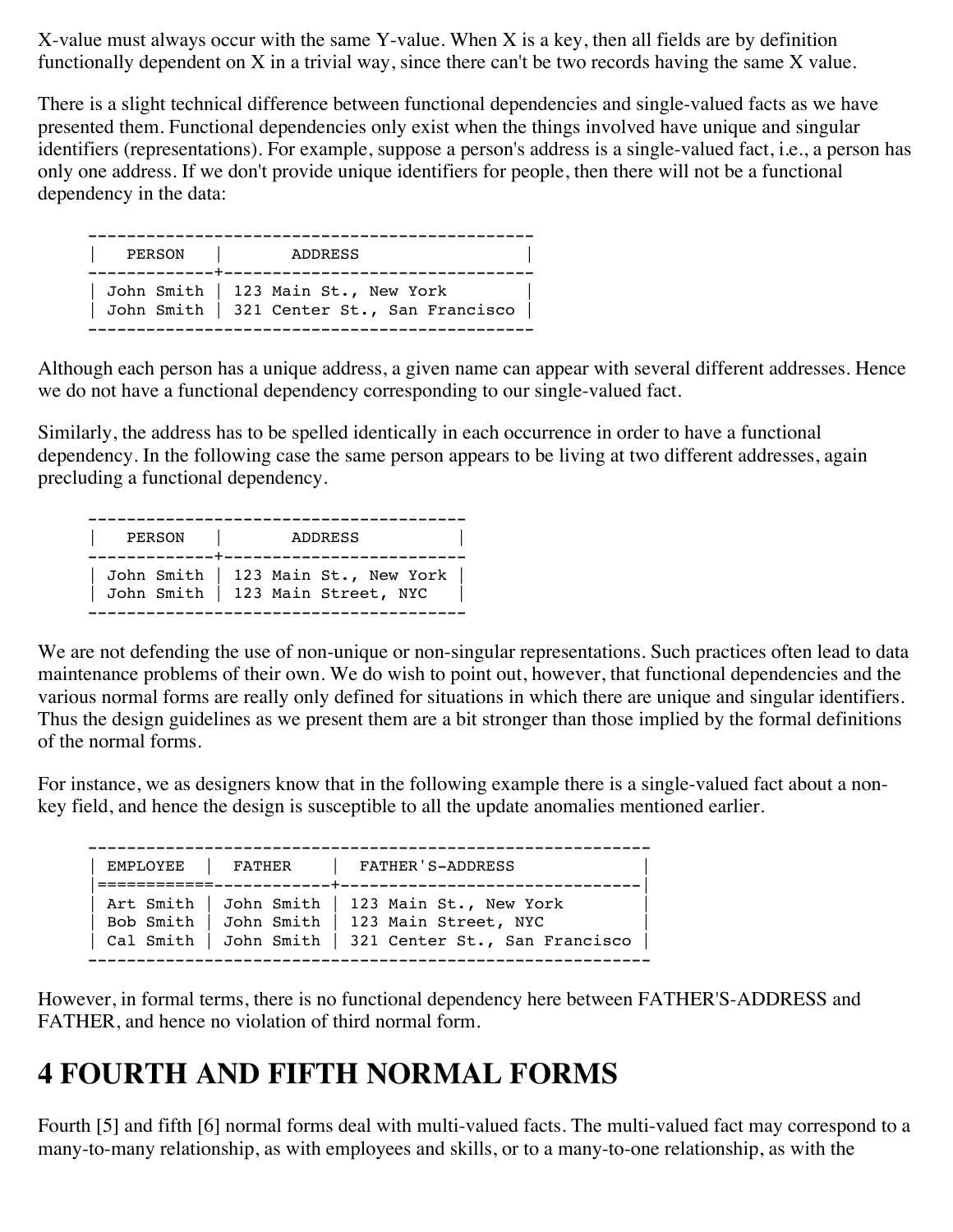children of an employee (assuming only one parent is an employee). By "many-to-many" we mean that an employee may have several skills, and a skill may belong to several employees.

Note that we look at the many-to-one relationship between children and fathers as a single-valued fact about a child but a multi-valued fact about a father.

In a sense, fourth and fifth normal forms are also about composite keys. These normal forms attempt to minimize the number of fields involved in a composite key, as suggested by the examples to follow.

### **4.1 Fourth Normal Form**

Under fourth normal form, a record type should not contain two or more independent multi-valued facts about an entity. In addition, the record must satisfy third normal form.

The term "independent" will be discussed after considering an example.

Consider employees, skills, and languages, where an employee may have several skills and several languages. We have here two many-to-many relationships, one between employees and skills, and one between employees and languages. Under fourth normal form, these two relationships should not be represented in a single record such as

```
-------------------------------
| EMPLOYEE | SKILL | LANGUAGE |
===============================
```
Instead, they should be represented in the two records

|  | EMPLOYEE   SKILL     EMPLOYEE   LANGUAGE |  |
|--|------------------------------------------|--|
|  |                                          |  |

Note that other fields, not involving multi-valued facts, are permitted to occur in the record, as in the case of the QUANTITY field in the earlier PART/WAREHOUSE example.

The main problem with violating fourth normal form is that it leads to uncertainties in the maintenance policies. Several policies are possible for maintaining two independent multi-valued facts in one record:

(1) A disjoint format, in which a record contains either a skill or a language, but not both:

| EMPLOYEE                                  | SKILL        | LANGUAGE                  |
|-------------------------------------------|--------------|---------------------------|
| Smith<br>Smith<br>Smith<br>Smith<br>Smith | cook<br>type | French<br>German<br>Greek |

This is not much different from maintaining two separate record types. (We note in passing that such a format also leads to ambiguities regarding the meanings of blank fields. A blank SKILL could mean the person has no skill, or the field is not applicable to this employee, or the data is unknown, or, as in this case, the data may be found in another record.)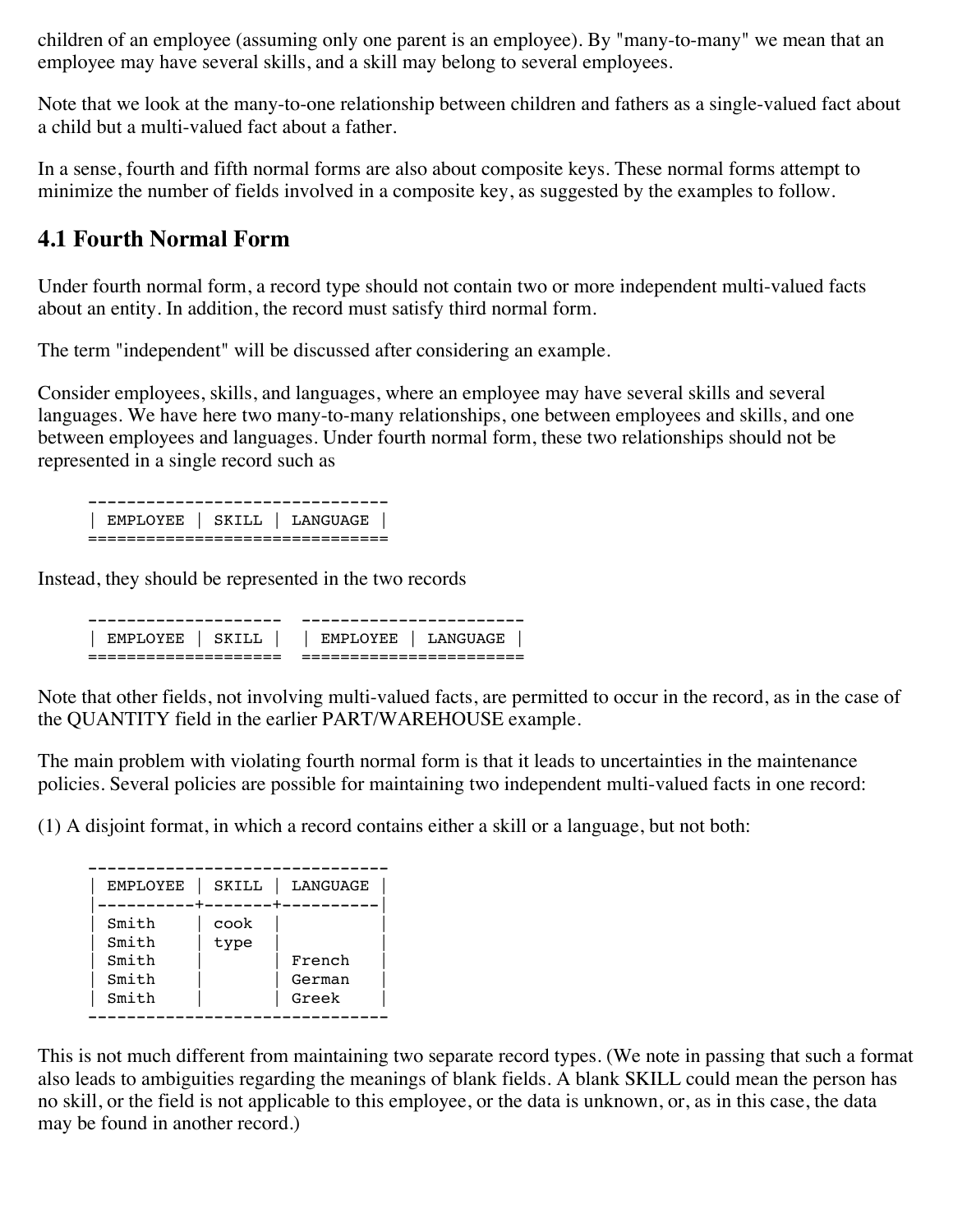- (2) A random mix, with three variations:
- (a) Minimal number of records, with repetitions:

| EMPLOYEE   SKILL   LANGUAGE |      |        |
|-----------------------------|------|--------|
| Smith                       | cook | French |
| Smith                       | type | German |
| Smith                       | type | Greek  |

(b) Minimal number of records, with null values:

| EMPLOYEE   SKILL   LANGUAGE |              |                           |
|-----------------------------|--------------|---------------------------|
| Smith<br>Smith<br>Smith     | cook<br>type | French<br>German<br>Greek |

(c) Unrestricted:

| EMPLOYEE |      | $ $ SKILL $ $ LANGUAGE |
|----------|------|------------------------|
|          |      |                        |
| Smith    | cook | French                 |
| Smith    | type |                        |
| Smith    |      | German                 |
| Smith    | type | Greek                  |
|          |      |                        |

(3) A "cross-product" form, where for each employee, there must be a record for every possible pairing of one of his skills with one of his languages:

| <b>EMPLOYEE</b> | SKILL        | LANGUAGE         |  |
|-----------------|--------------|------------------|--|
| Smith<br>Smith  | cook<br>cook | French<br>German |  |
| Smith           | cook         | Greek            |  |
| Smith<br>Smith  | type<br>type | French<br>German |  |
| Smith           | type         | Greek            |  |
|                 |              |                  |  |

Other problems caused by violating fourth normal form are similar in spirit to those mentioned earlier for violations of second or third normal form. They take different variations depending on the chosen maintenance policy:

- If there are repetitions, then updates have to be done in multiple records, and they could become inconsistent.
- Insertion of a new skill may involve looking for a record with a blank skill, or inserting a new record with a possibly blank language, or inserting multiple records pairing the new skill with some or all of the languages.
- Deletion of a skill may involve blanking out the skill field in one or more records (perhaps with a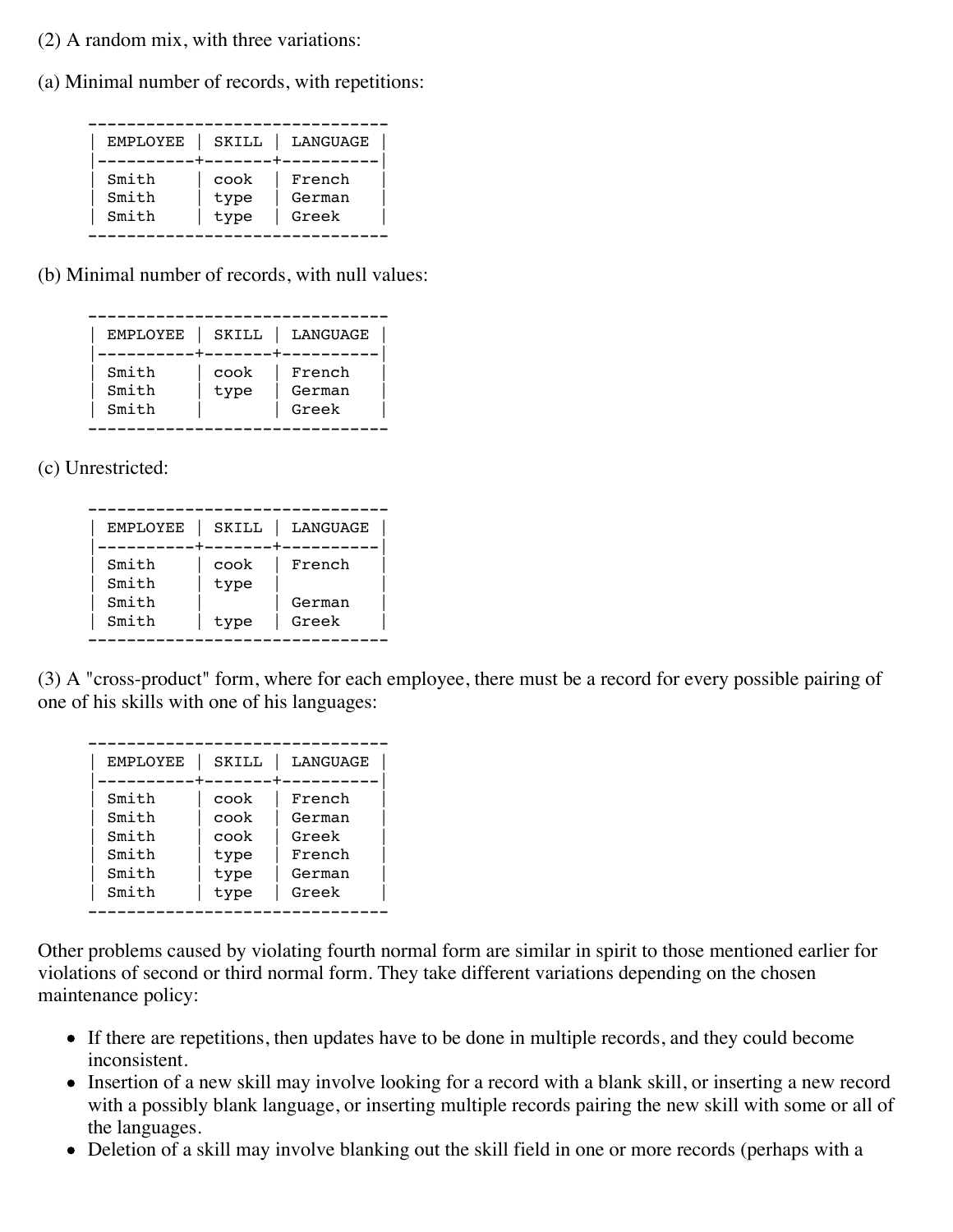check that this doesn't leave two records with the same language and a blank skill), or deleting one or more records, coupled with a check that the last mention of some language hasn't also been deleted.

Fourth normal form minimizes such update problems.

#### **4.1.1 Independence**

We mentioned independent multi-valued facts earlier, and we now illustrate what we mean in terms of the example. The two many-to-many relationships, employee:skill and employee:language, are "independent" in that there is no direct connection between skills and languages. There is only an indirect connection because they belong to some common employee. That is, it does not matter which skill is paired with which language in a record; the pairing does not convey any information. That's precisely why all the maintenance policies mentioned earlier can be allowed.

In contrast, suppose that an employee could only exercise certain skills in certain languages. Perhaps Smith can cook French cuisine only, but can type in French, German, and Greek. Then the pairings of skills and languages becomes meaningful, and there is no longer an ambiguity of maintenance policies. In the present case, only the following form is correct:

|       | <b>EMPLOYEE</b> | SKILL | LANGUAGE |  |
|-------|-----------------|-------|----------|--|
|       |                 |       |          |  |
| Smith |                 | cook  | French   |  |
| Smith |                 | type  | French   |  |
| Smith |                 | type  | German   |  |
| Smith |                 | type  | Greek    |  |
|       |                 |       |          |  |

Thus the employee:skill and employee:language relationships are no longer independent. These records do not violate fourth normal form. When there is an interdependence among the relationships, then it is acceptable to represent them in a single record.

#### **4.1.2 Multivalued Dependencies**

For readers interested in pursuing the technical background of fourth normal form a bit further, we mention that fourth normal form is defined in terms of multivalued dependencies, which correspond to our independent multi-valued facts. Multivalued dependencies, in turn, are defined essentially as relationships which accept the "cross-product" maintenance policy mentioned above. That is, for our example, every one of an employee's skills must appear paired with every one of his languages. It may or may not be obvious to the reader that this is equivalent to our notion of independence: since every possible pairing must be present, there is no "information" in the pairings. Such pairings convey information only if some of them can be absent, that is, only if it is possible that some employee cannot perform some skill in some language. If all pairings are always present, then the relationships are really independent.

We should also point out that multivalued dependencies and fourth normal form apply as well to relationships involving more than two fields. For example, suppose we extend the earlier example to include projects, in the following sense:

- An employee uses certain skills on certain projects.
- An employee uses certain languages on certain projects.

If there is no direct connection between the skills and languages that an employee uses on a project, then we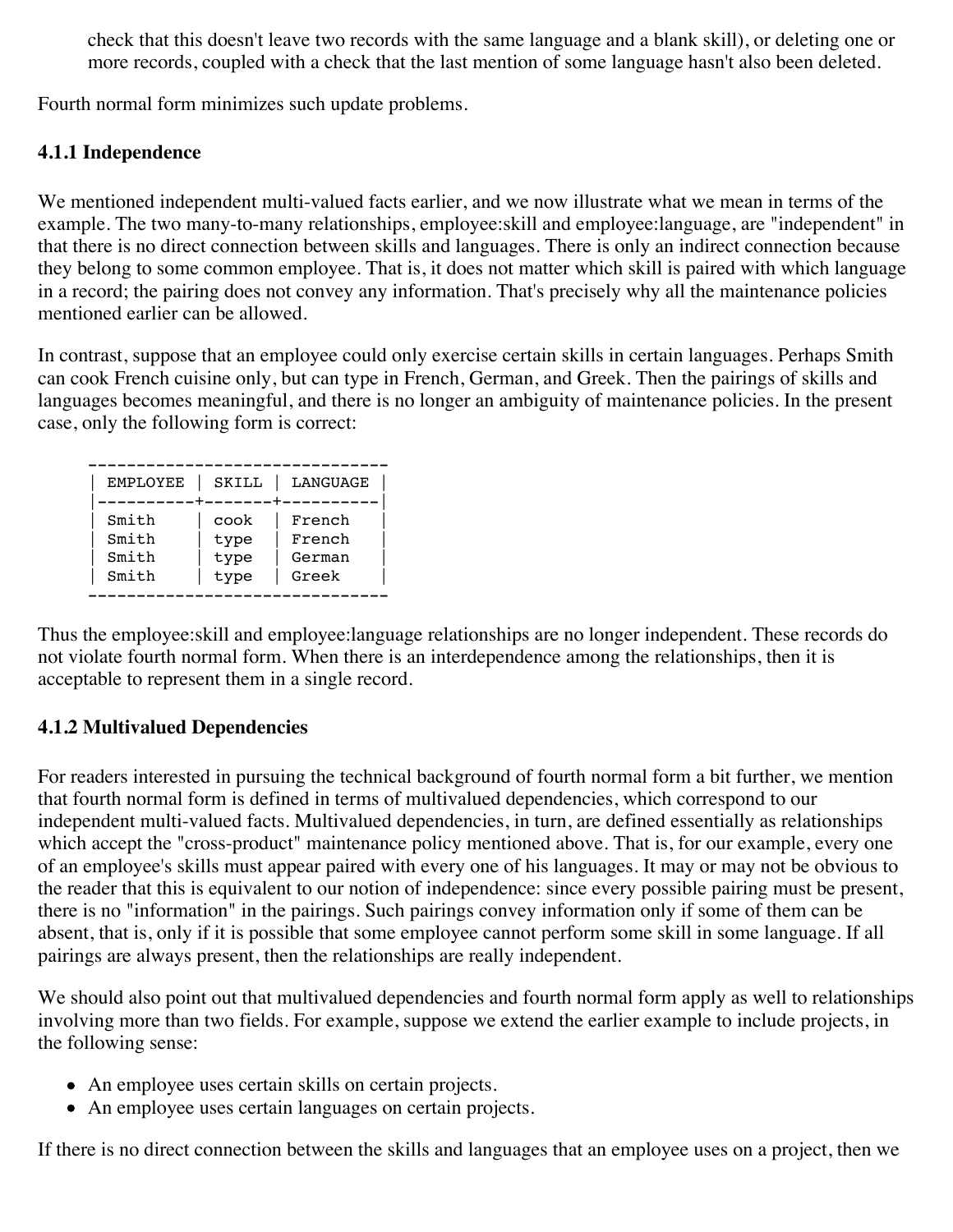could treat this as two independent many-to-many relationships of the form EP:S and EP:L, where "EP" represents a combination of an employee with a project. A record including employee, project, skill, and language would violate fourth normal form. Two records, containing fields E,P,S and E,P,L, respectively, would satisfy fourth normal form.

### **4.2 Fifth Normal Form**

Fifth normal form deals with cases where information can be reconstructed from smaller pieces of information that can be maintained with less redundancy. Second, third, and fourth normal forms also serve this purpose, but fifth normal form generalizes to cases not covered by the others.

We will not attempt a comprehensive exposition of fifth normal form, but illustrate the central concept with a commonly used example, namely one involving agents, companies, and products. If agents represent companies, companies make products, and agents sell products, then we might want to keep a record of which agent sells which product for which company. This information could be kept in one record type with three fields:

|                              | AGENT   COMPANY   PRODUCT<br>--------- |              |
|------------------------------|----------------------------------------|--------------|
| Smith   Ford<br>$Smith$ $GM$ |                                        | car<br>truck |

This form is necessary in the general case. For example, although agent Smith sells cars made by Ford and trucks made by GM, he does not sell Ford trucks or GM cars. Thus we need the combination of three fields to know which combinations are valid and which are not.

But suppose that a certain rule was in effect: if an agent sells a certain product, and he represents a company making that product, then he sells that product for that company.

|       | COMPANY<br>AGENT |      | <b>PRODUCT</b> |
|-------|------------------|------|----------------|
|       |                  |      |                |
| Smith |                  | Ford | car            |
| Smith |                  | Ford | t ruck         |
| Smith | GМ               |      | car            |
| Smith | GМ               |      | truck          |
| Jones |                  | Ford | car            |
|       |                  |      |                |

In this case, it turns out that we can reconstruct all the true facts from a normalized form consisting of three separate record types, each containing two fields:

| AGENT | COMPANY     | COMPANY | PRODUCT | AGENT | PRODUCT |  |
|-------|-------------|---------|---------|-------|---------|--|
|       | ____+______ |         |         |       |         |  |
| Smith | Ford        | Ford    | car     | Smith | car     |  |
| Smith | GM          | Ford    | truck   | Smith | truck   |  |
| Jones | Ford        | GM      | car     | Jones | car     |  |
|       |             | GM      | truck   |       |         |  |
|       |             |         |         |       |         |  |

These three record types are in fifth normal form, whereas the corresponding three-field record shown previously is not.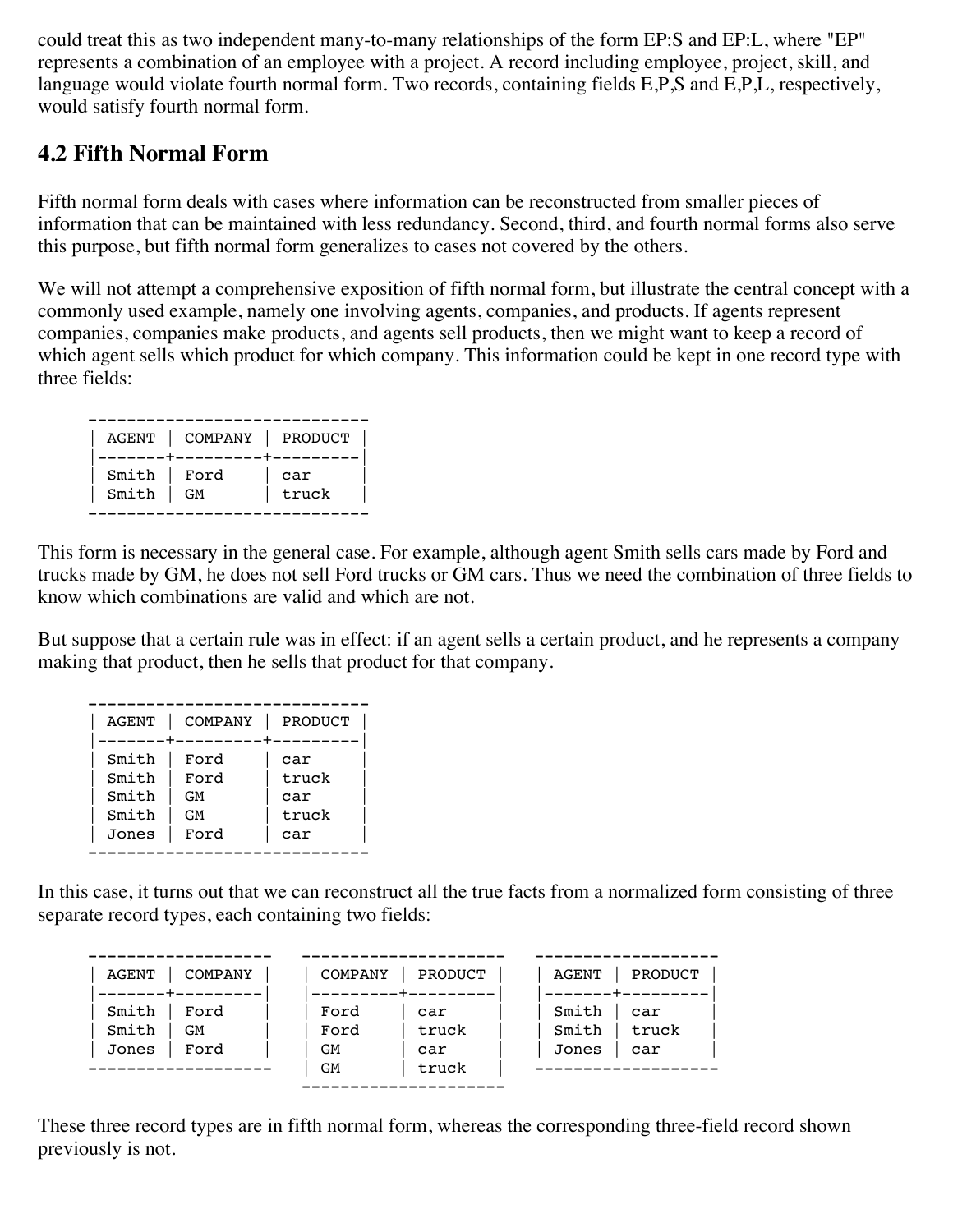Roughly speaking, we may say that a record type is in fifth normal form when its information content cannot be reconstructed from several smaller record types, i.e., from record types each having fewer fields than the original record. The case where all the smaller records have the same key is excluded. If a record type can only be decomposed into smaller records which all have the same key, then the record type is considered to be in fifth normal form without decomposition. A record type in fifth normal form is also in fourth, third, second, and first normal forms.

Fifth normal form does not differ from fourth normal form unless there exists a symmetric constraint such as the rule about agents, companies, and products. In the absence of such a constraint, a record type in fourth normal form is always in fifth normal form.

One advantage of fifth normal form is that certain redundancies can be eliminated. In the normalized form, the fact that Smith sells cars is recorded only once; in the unnormalized form it may be repeated many times.

It should be observed that although the normalized form involves more record types, there may be fewer total record occurrences. This is not apparent when there are only a few facts to record, as in the example shown above. The advantage is realized as more facts are recorded, since the size of the normalized files increases in an additive fashion, while the size of the unnormalized file increases in a multiplicative fashion. For example, if we add a new agent who sells x products for y companies, where each of these companies makes each of these products, we have to add x+y new records to the normalized form, but xy new records to the unnormalized form.

It should be noted that all three record types are required in the normalized form in order to reconstruct the same information. From the first two record types shown above we learn that Jones represents Ford and that Ford makes trucks. But we can't determine whether Jones sells Ford trucks until we look at the third record type to determine whether Jones sells trucks at all.

The following example illustrates a case in which the rule about agents, companies, and products is satisfied, and which clearly requires all three record types in the normalized form. Any two of the record types taken alone will imply something untrue.

| AGENT        | COMPANY |     | <b>PRODUCT</b> |                |              |                |        |
|--------------|---------|-----|----------------|----------------|--------------|----------------|--------|
| Smith        | Ford    | car |                |                |              |                |        |
| Smith        | Ford    |     | truck          |                |              |                |        |
| Smith        | GM      | car |                |                |              |                |        |
| Smith        | GM      |     | truck          |                |              |                |        |
| Jones        | Ford    | car |                |                |              |                |        |
| Jones        | Ford    |     | truck          |                |              |                |        |
| <b>Brown</b> | Ford    | car |                |                |              |                |        |
| <b>Brown</b> | GM      | car |                |                |              |                |        |
| <b>Brown</b> | Totota  | car |                |                |              |                |        |
| Brown        | Totota  | bus |                |                |              |                |        |
|              |         |     |                |                |              |                |        |
|              |         |     |                |                |              |                |        |
| AGENT        | COMPANY |     | COMPANY        | <b>PRODUCT</b> | <b>AGENT</b> | <b>PRODUCT</b> |        |
|              |         |     |                |                |              |                |        |
| Smith        | Ford    |     | Ford           | car            | Smith        | car            | Fifth  |
| Smith        | GM      |     | Ford           | truck          | Smith        | truck          | Normal |
| Jones        | Ford    |     | GM             | car            | Jones        | car            | Form   |
| <b>Brown</b> | Ford    |     | <b>GM</b>      | truck          | Jones        | truck          |        |
| <b>Brown</b> | GM      |     | Toyota         | car            | <b>Brown</b> | car            |        |
| Brown        | Toyota  |     | Toyota         | bus            | Brown        | bus            |        |
|              |         |     |                |                |              |                |        |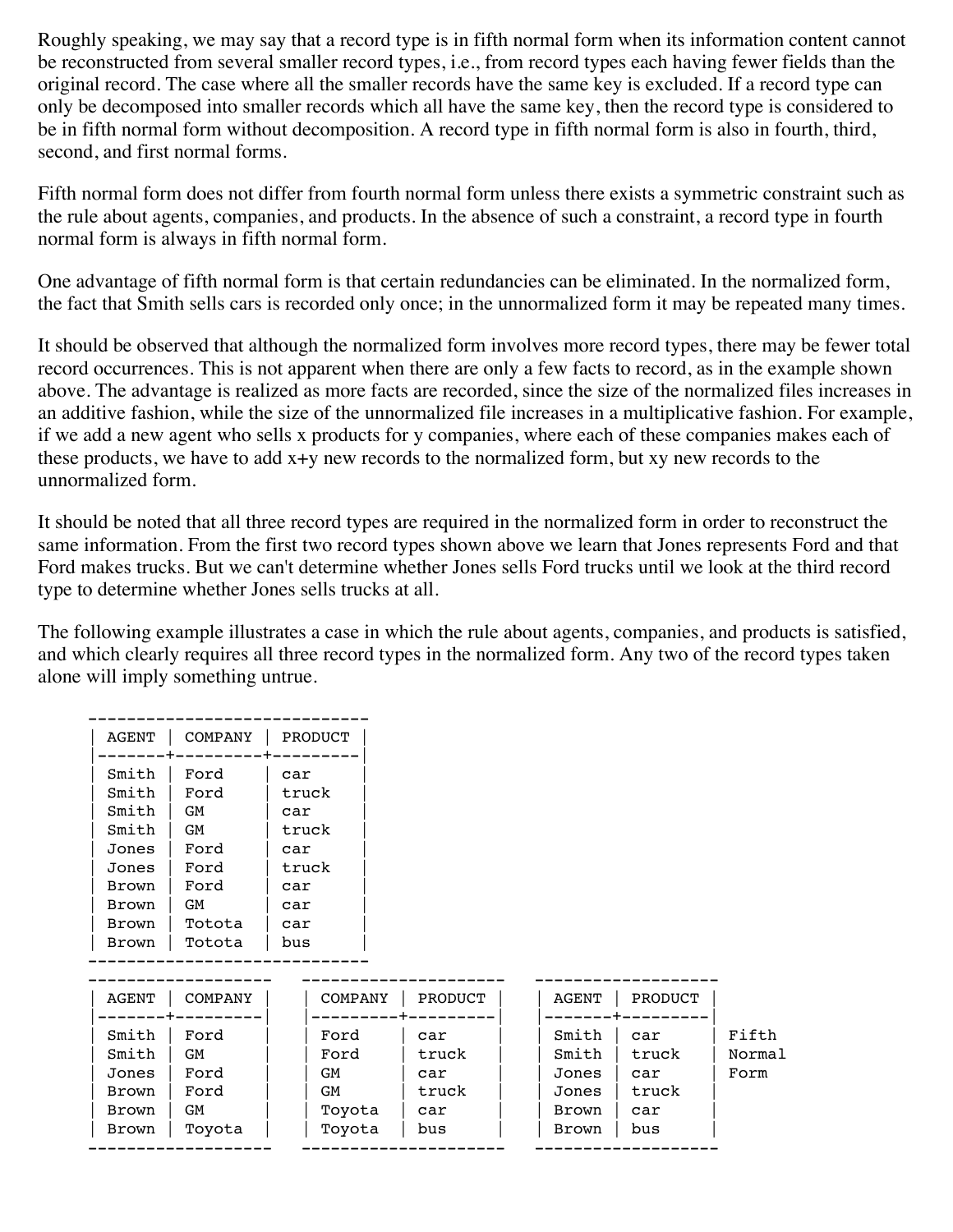Observe that:

- Jones sells cars and GM makes cars, but Jones does not represent GM.
- Brown represents Ford and Ford makes trucks, but Brown does not sell trucks.
- Brown represents Ford and Brown sells buses, but Ford does not make buses.

Fourth and fifth normal forms both deal with combinations of multivalued facts. One difference is that the facts dealt with under fifth normal form are not independent, in the sense discussed earlier. Another difference is that, although fourth normal form can deal with more than two multivalued facts, it only recognizes them in pairwise groups. We can best explain this in terms of the normalization process implied by fourth normal form. If a record violates fourth normal form, the associated normalization process decomposes it into two records, each containing fewer fields than the original record. Any of these violating fourth normal form is again decomposed into two records, and so on until the resulting records are all in fourth normal form. At each stage, the set of records after decomposition contains exactly the same information as the set of records before decomposition.

In the present example, no pairwise decomposition is possible. There is no combination of two smaller records which contains the same total information as the original record. All three of the smaller records are needed. Hence an information-preserving pairwise decomposition is not possible, and the original record is not in violation of fourth normal form. Fifth normal form is needed in order to deal with the redundancies in this case.

# **5 UNAVOIDABLE REDUNDANCIES**

Normalization certainly doesn't remove all redundancies. Certain redundancies seem to be unavoidable, particularly when several multivalued facts are dependent rather than independent. In the example shown [Section 4.1.1,](http://www.bkent.net/Doc/simple5.htm#label4.1.1) it seems unavoidable that we record the fact that "Smith can type" several times. Also, when the rule about agents, companies, and products is not in effect, it seems unavoidable that we record the fact that "Smith sells cars" several times.

# **6 INTER-RECORD REDUNDANCY**

The normal forms discussed here deal only with redundancies occurring within a single record type. Fifth normal form is considered to be the "ultimate" normal form with respect to such redundanciesæ.

Other redundancies can occur across multiple record types. For the example concerning employees, departments, and locations, the following records are in third normal form in spite of the obvious redundancy:

|                     | EMPLOYEE   DEPARTMENT     DEPARTMENT   LOCATION |
|---------------------|-------------------------------------------------|
| EMPLOYEE   LOCATION |                                                 |

In fact, two copies of the same record type would constitute the ultimate in this kind of undetected redundancy.

Inter-record redundancy has been recognized for some time [1], and has recently been addressed in terms of normal forms and normalization [8].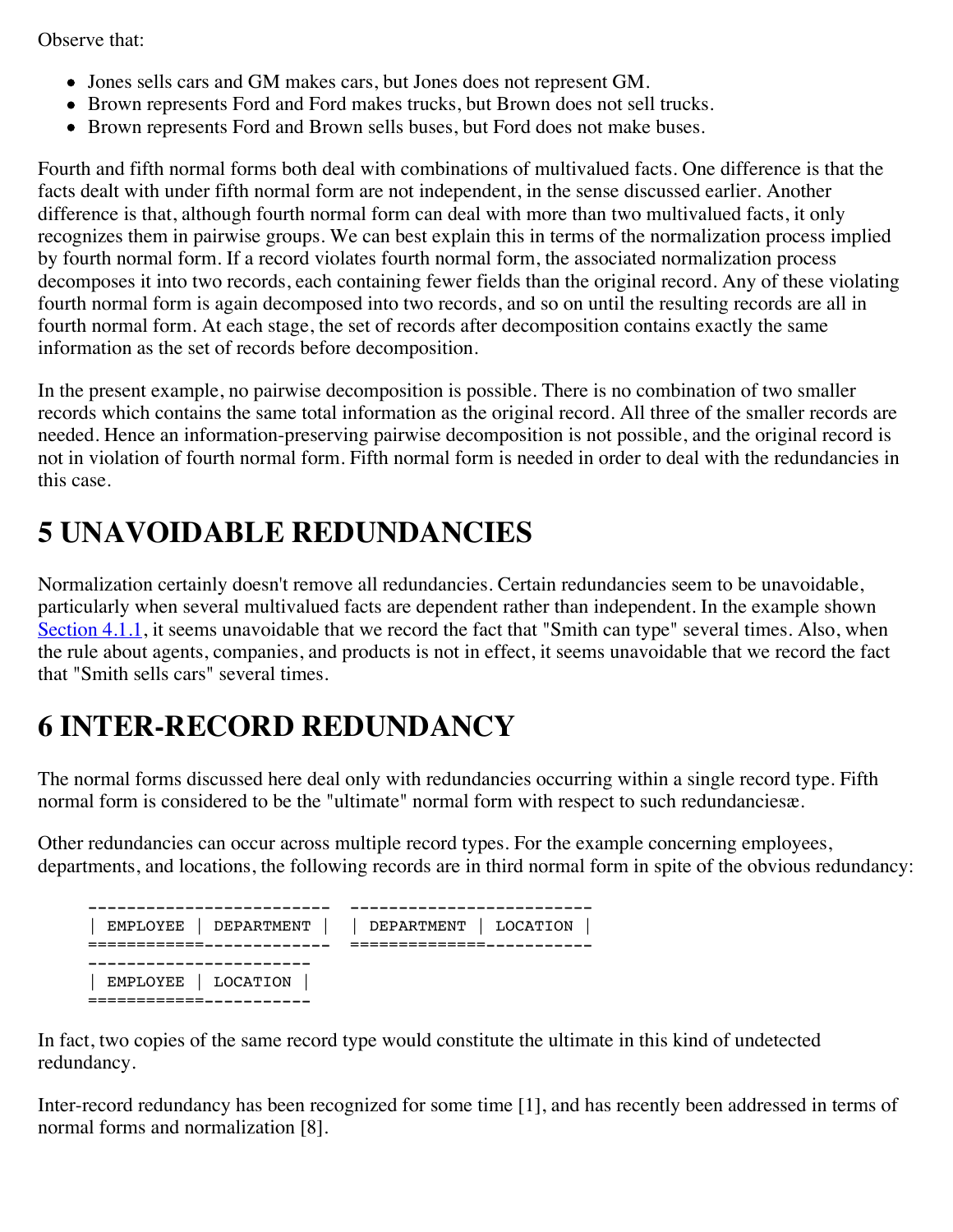# **7 CONCLUSION**

While we have tried to present the normal forms in a simple and understandable way, we are by no means suggesting that the data design process is correspondingly simple. The design process involves many complexities which are quite beyond the scope of this paper. In the first place, an initial set of data elements and records has to be developed, as candidates for normalization. Then the factors affecting normalization have to be assessed:

- Single-valued vs. multi-valued facts.
- Dependency on the entire key.
- Independent vs. dependent facts.
- The presence of mutual constraints.
- The presence of non-unique or non-singular representations.

And, finally, the desirability of normalization has to be assessed, in terms of its performance impact on retrieval applications.

# **8 ACKNOWLEDGMENTS**

I am very grateful to Ted Codd and Ron Fagin for reading earlier drafts and making valuable comments, and especially to Chris Date for helping clarify some key points.

# **9 REFERENCES**

1. E.F. Codd, "A Relational Model of Data for Large Shared Data Banks", Comm. ACM 13 (6), June 1970, pp. 377-387.

The original paper introducing the relational data model.

2. E.F. Codd, "Normalized Data Base Structure: A Brief Tutorial", ACM SIGFIDET Workshop on Data Description, Access, and Control, Nov. 11-12, 1971, San Diego, California, E.F. Codd and A.L. Dean (eds.).

An early tutorial on the relational model and normalization.

3. E.F. Codd, "Further Normalization of the Data Base Relational Model", R. Rustin (ed.), Data Base Systems (Courant Computer Science Symposia 6), Prentice-Hall, 1972. Also IBM Research Report RJ909.

The first formal treatment of second and third normal forms.

4. C.J. Date, An Introduction to Database Systems (third edition), Addison-Wesley, 1981.

An excellent introduction to database systems, with emphasis on the relational.

5. R. Fagin, "Multivalued Dependencies and a New Normal Form for Relational Databases", ACM Transactions on Database Systems 2 (3), Sept. 1977. Also IBM Research Report RJ1812.

The introduction of fourth normal form.